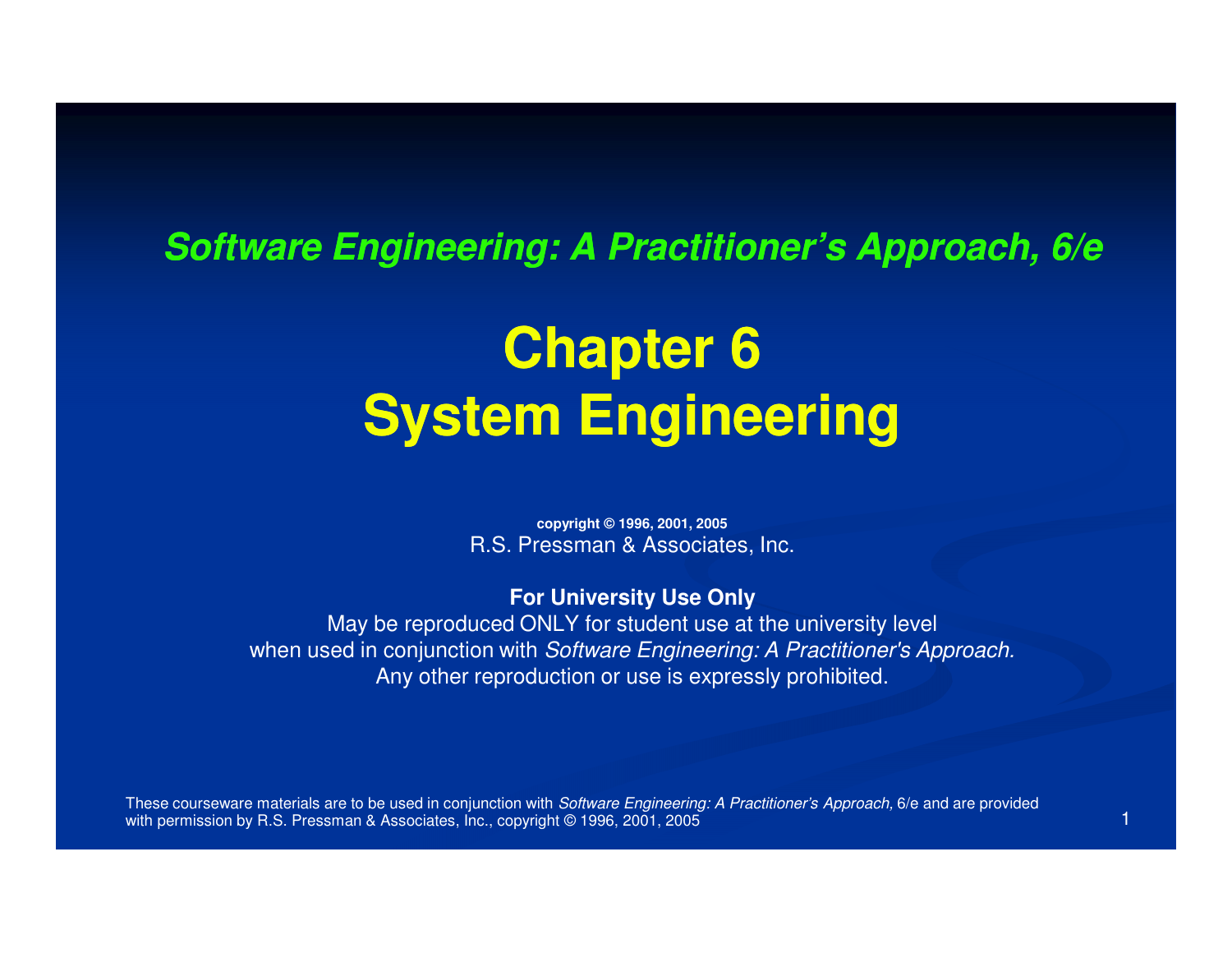#### **System … Wazzat?**

- **A** set or arrangement of things related to form a unity or organic whole
- A set of facts, rules, principles, etc... classified and arranged to show a logical plan linking the various parts
- **A** method or plan of classification or arrangement
- An established method of doing something; method; procedure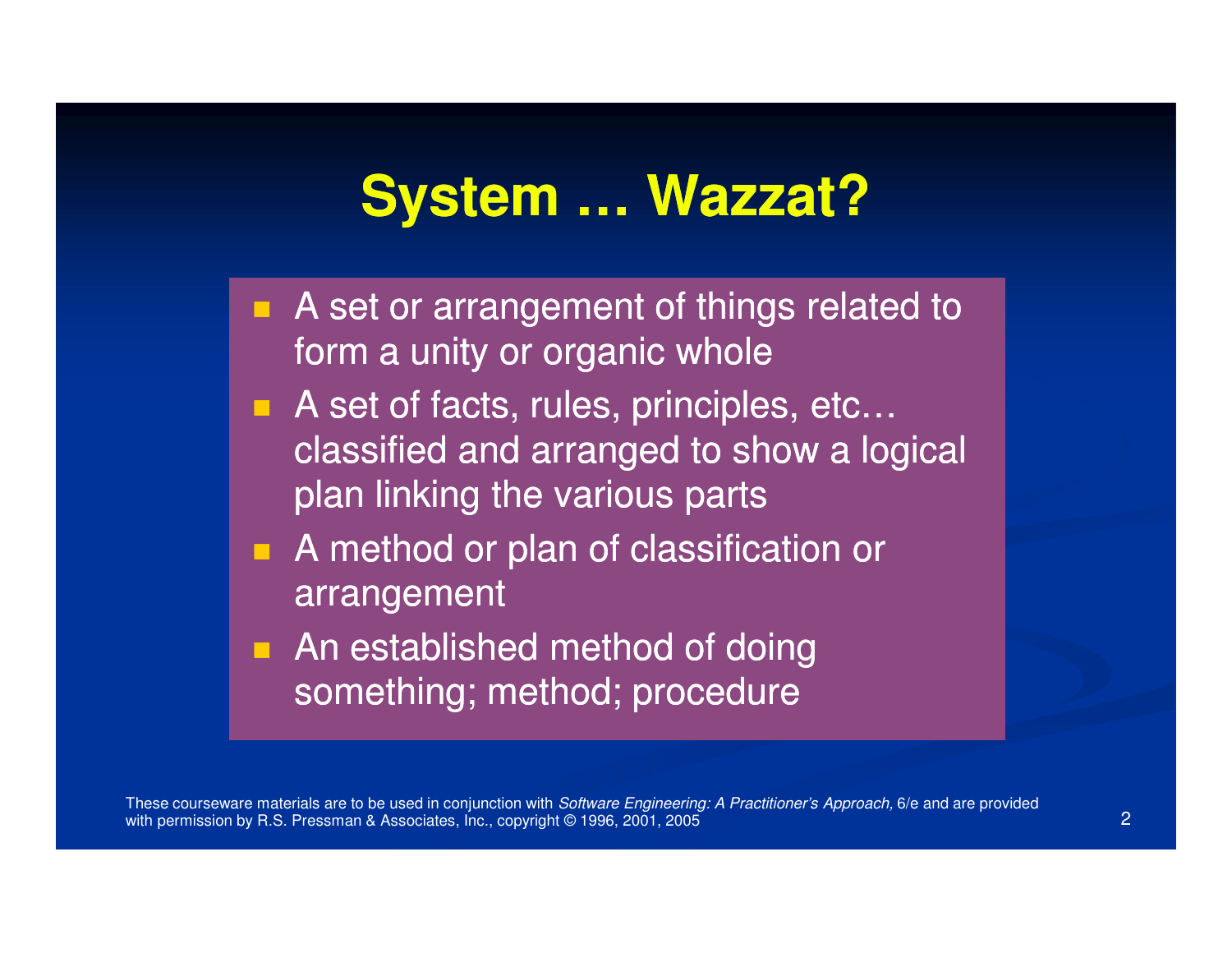# **Computer Computer-Based System Based**

A set or arrangement of elements organized in order to accomplish some predefined goal by processing information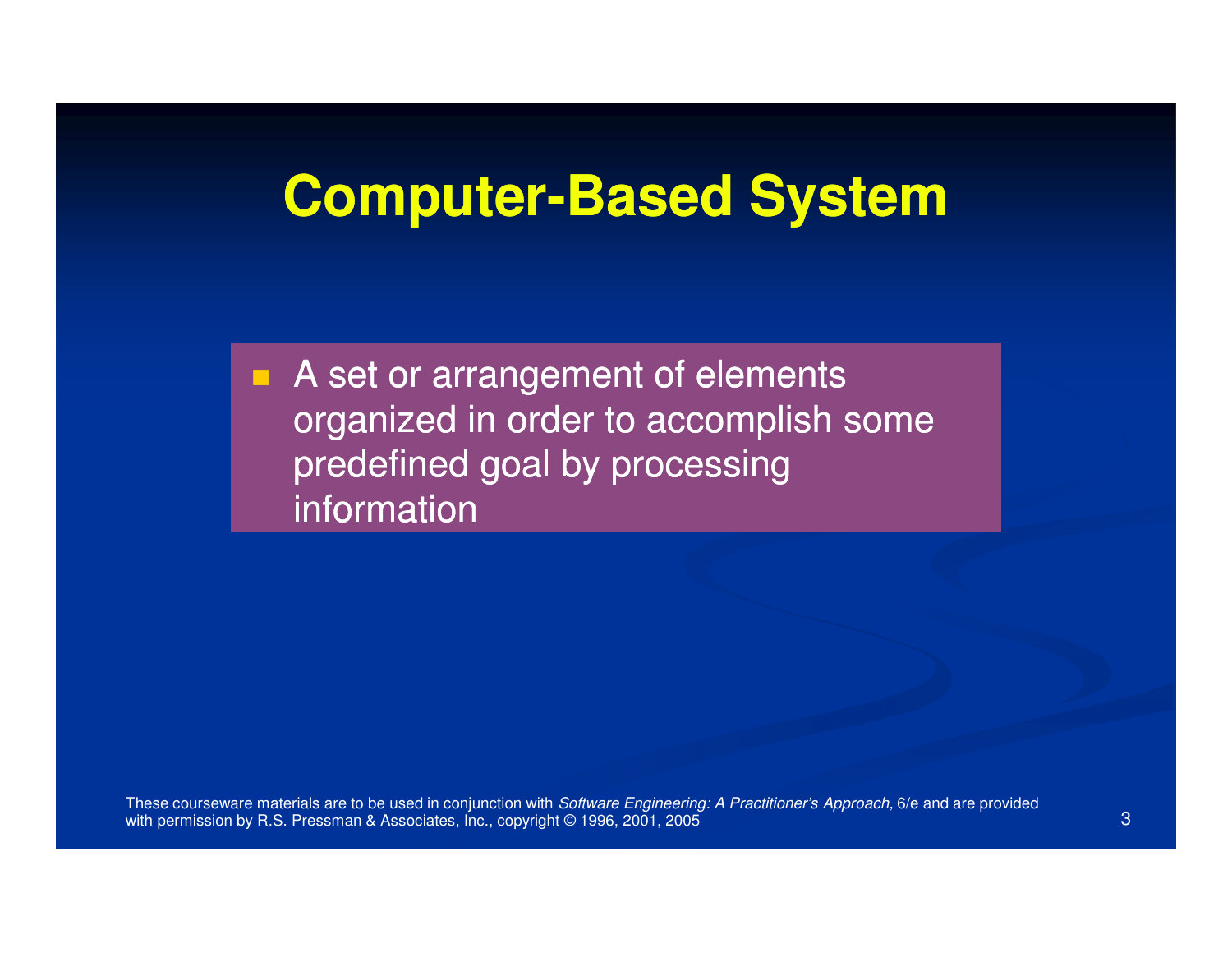### **System Engineering**

# **Elements of a computer-based system Elements of a computer-based system**

- Software
- Hardware
- П People
- Databaseп
- п **Documentation**
- **Procedures**

#### ■ Systems

 $\blacksquare$  A hierarchy of macro-elements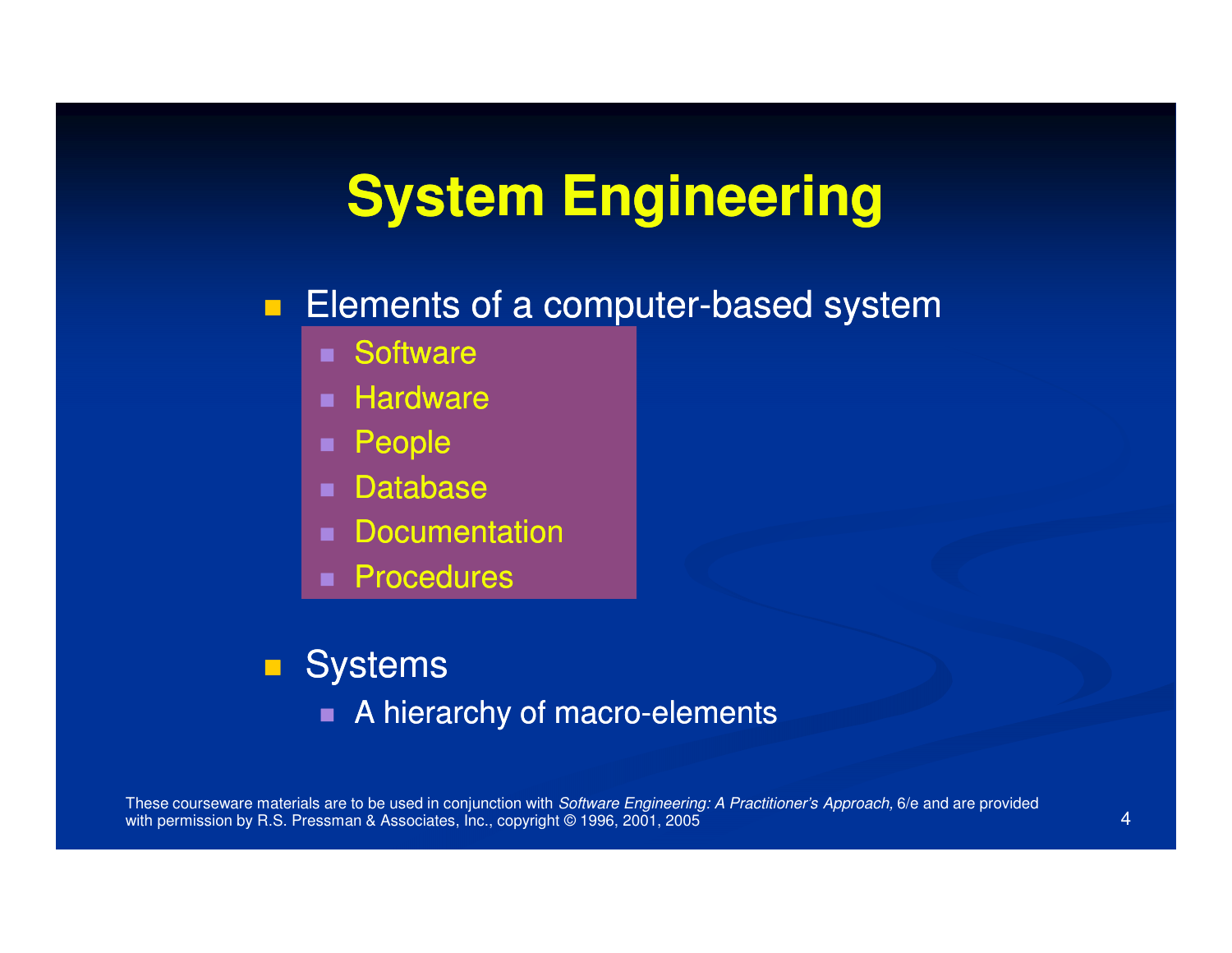# **The Hierarchy**



These courseware materials are to be used in conjunction with *Software Engineering: A Practitioner's Approach,* 6/e and are provided with permission by R.S. Pressman & Associates, Inc., copyright © 1996, 2001, 2005  $\sim$  5 Section 1998, 2001, 2005  $\sim$  5 Section 1998, 2001, 2009  $\sim$  5 Section 1998, 2001, 2009  $\sim$  5 Section 1998, 2001, 2005  $\sim$  5 Secti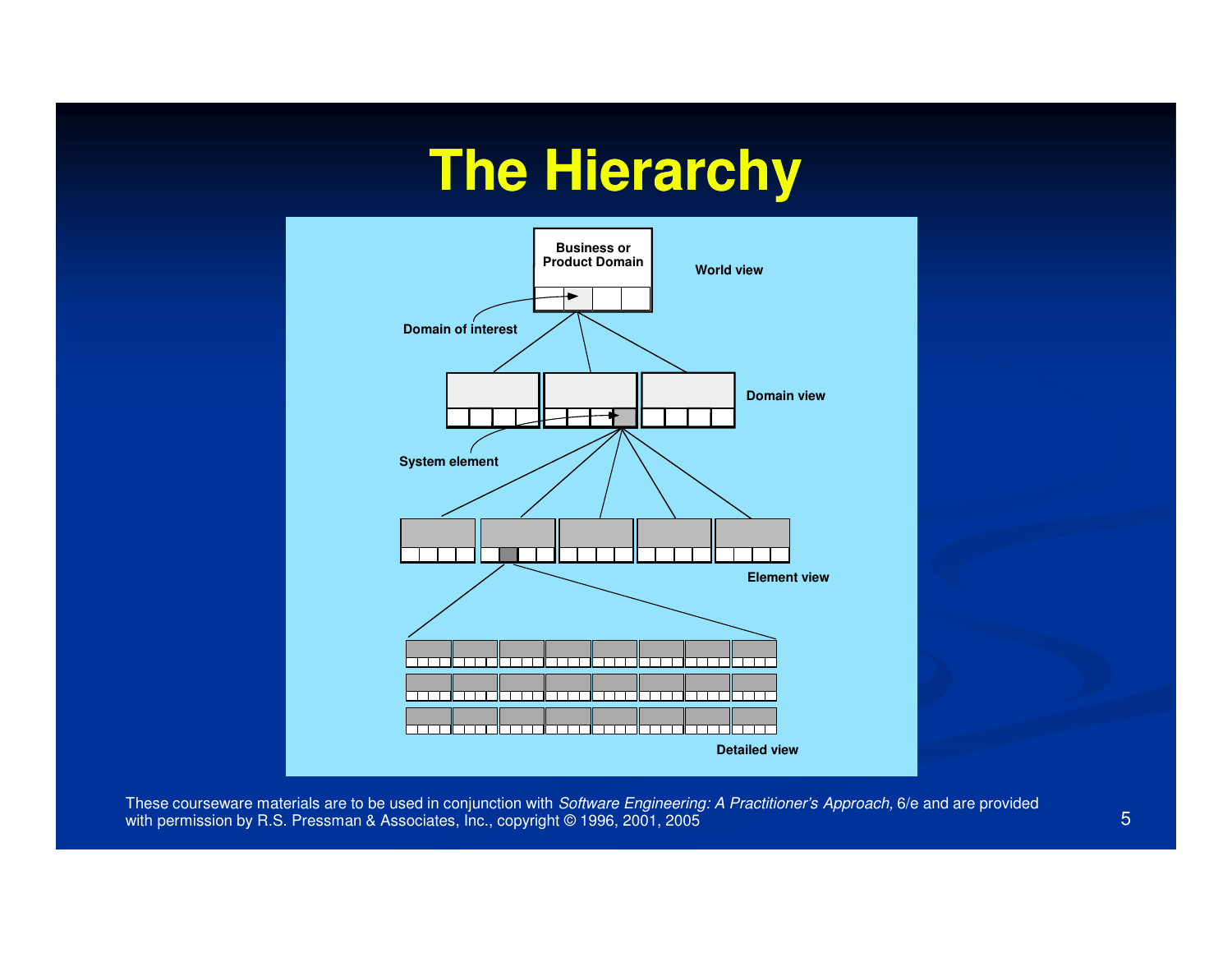### **System Modeling**

- $\blacksquare$  Define the processes that serve the needs of the view under consideration.
- $\blacksquare$  Represent the behavior of the processes and the assumptions on which the behavior is based.
- $\blacksquare$  Explicitly define both exogenous and endogenous input to the model.
	- п Exogenous inputs link one constituent of a given view with other constituents at the same level of other levels; endogenous input links individual components of a constituent at a particular view.
- $\blacksquare$  Represent all linkages (including output) that will enable the engineer to better understand the view.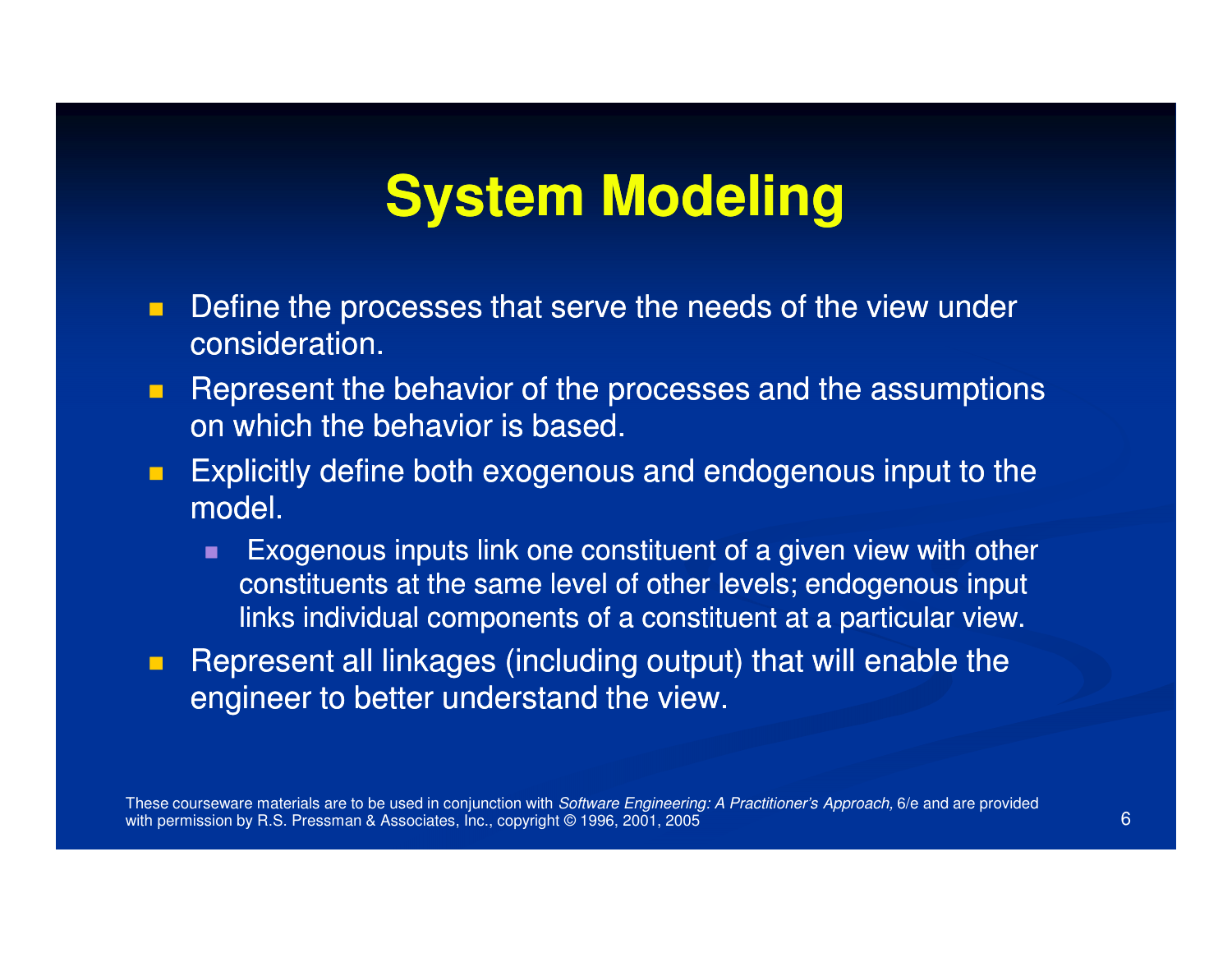#### **System Modeling**

- $\blacksquare$  Restraining factors:
	- **ASSUMPTIONS** reduce the number of possible permutations or variations
	- **SIMPLIFICATIONS** enable to create a model in a timely fashion
	- **LIMITATIONS** help to bound the systemп
	- **CONSTRAINTS** guide the manners in which a model is ш created and approaches taken when implementing the model
	- **PREFERENCES** indicate preferred architecture for all data, functions and technology. May clash with other restraining factors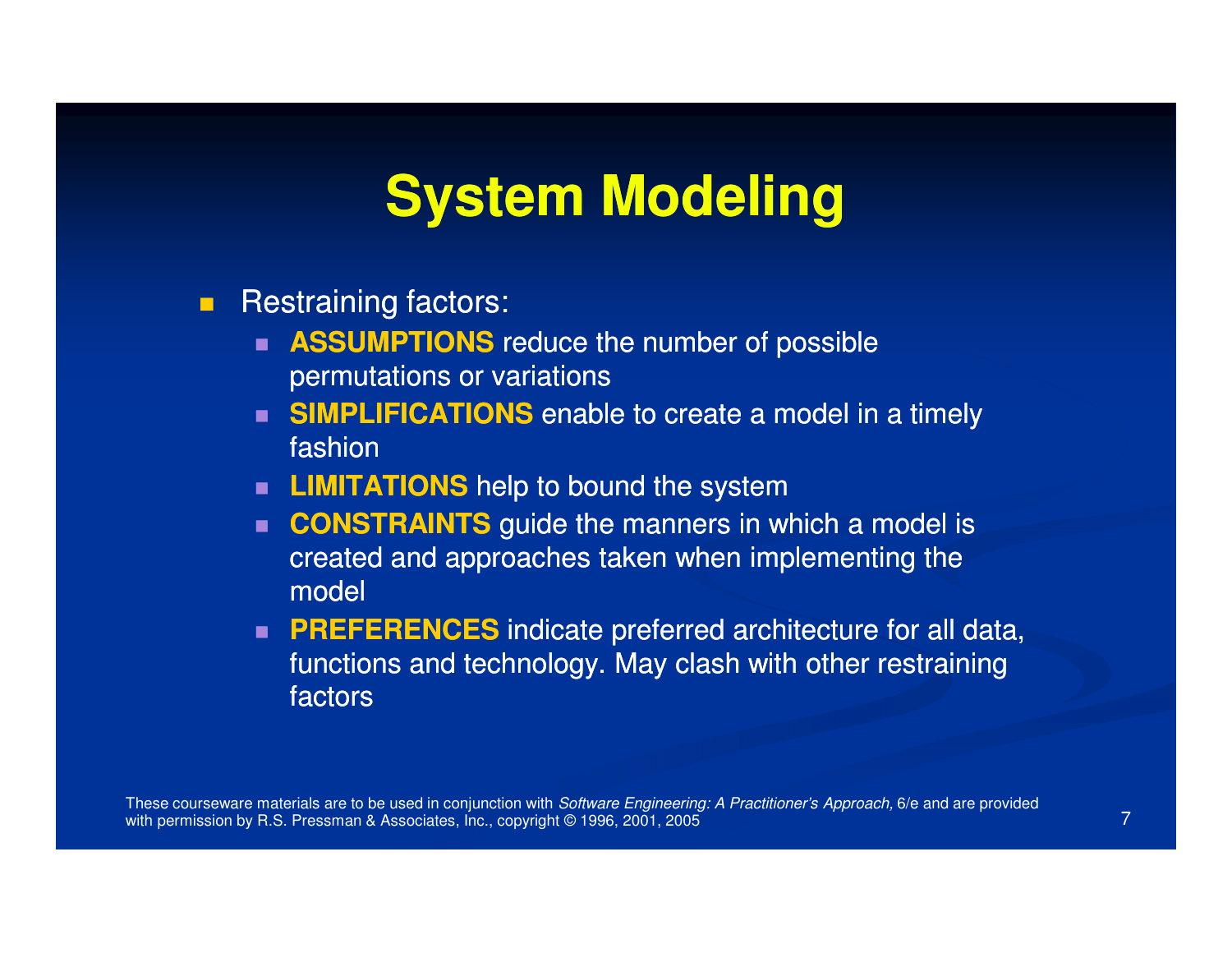#### **System Simulation**

- $\blacksquare$  Used to verify and validate models before implementing them
- Helps eliminating surprises during implementation $\blacksquare$
- $\blacksquare$ Allows system engineers to "test drive" the specifications of a system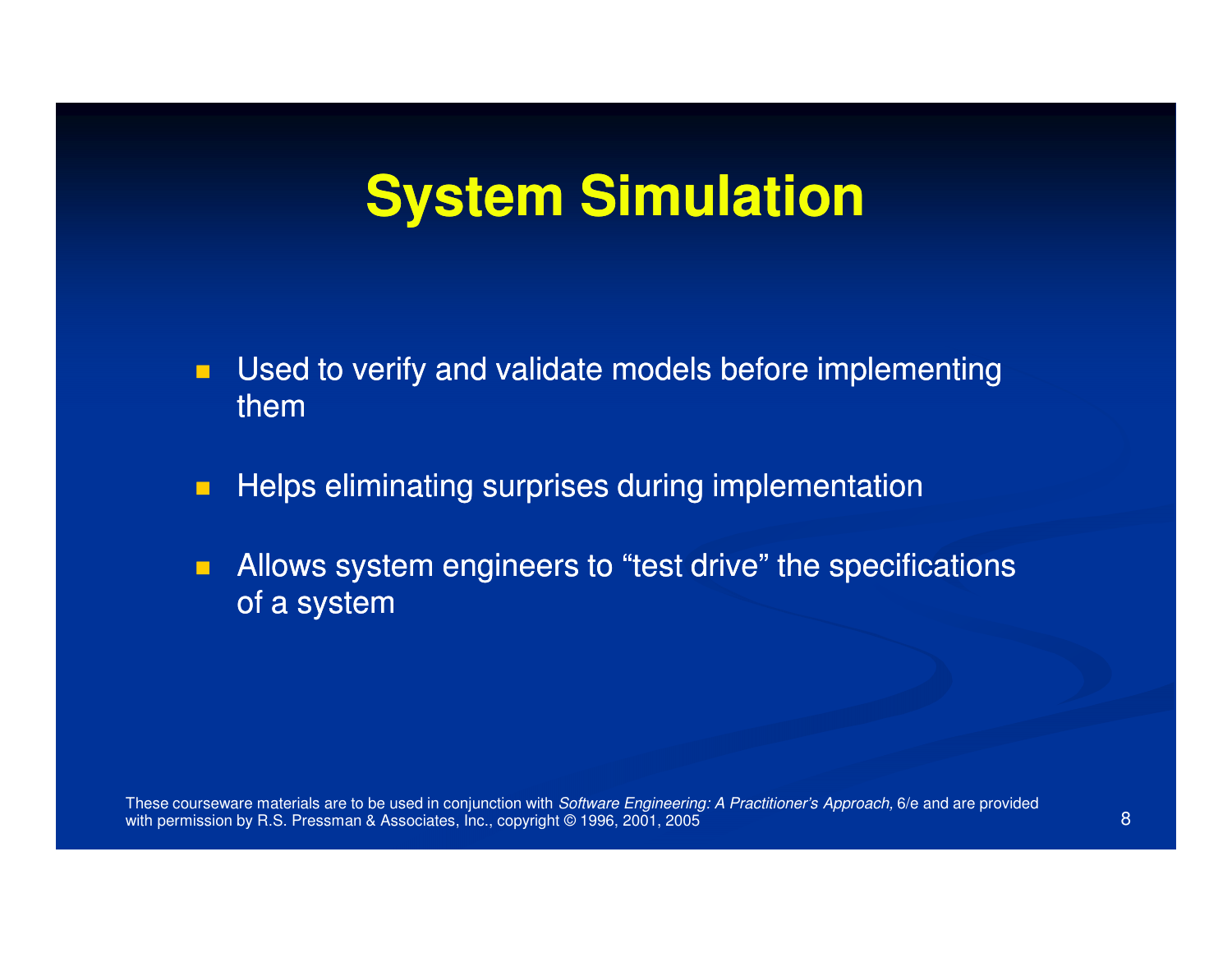# **System Engineering**

#### $\blacksquare$ Two variants exist:

- Business Process Engineering
- **Product Engineering**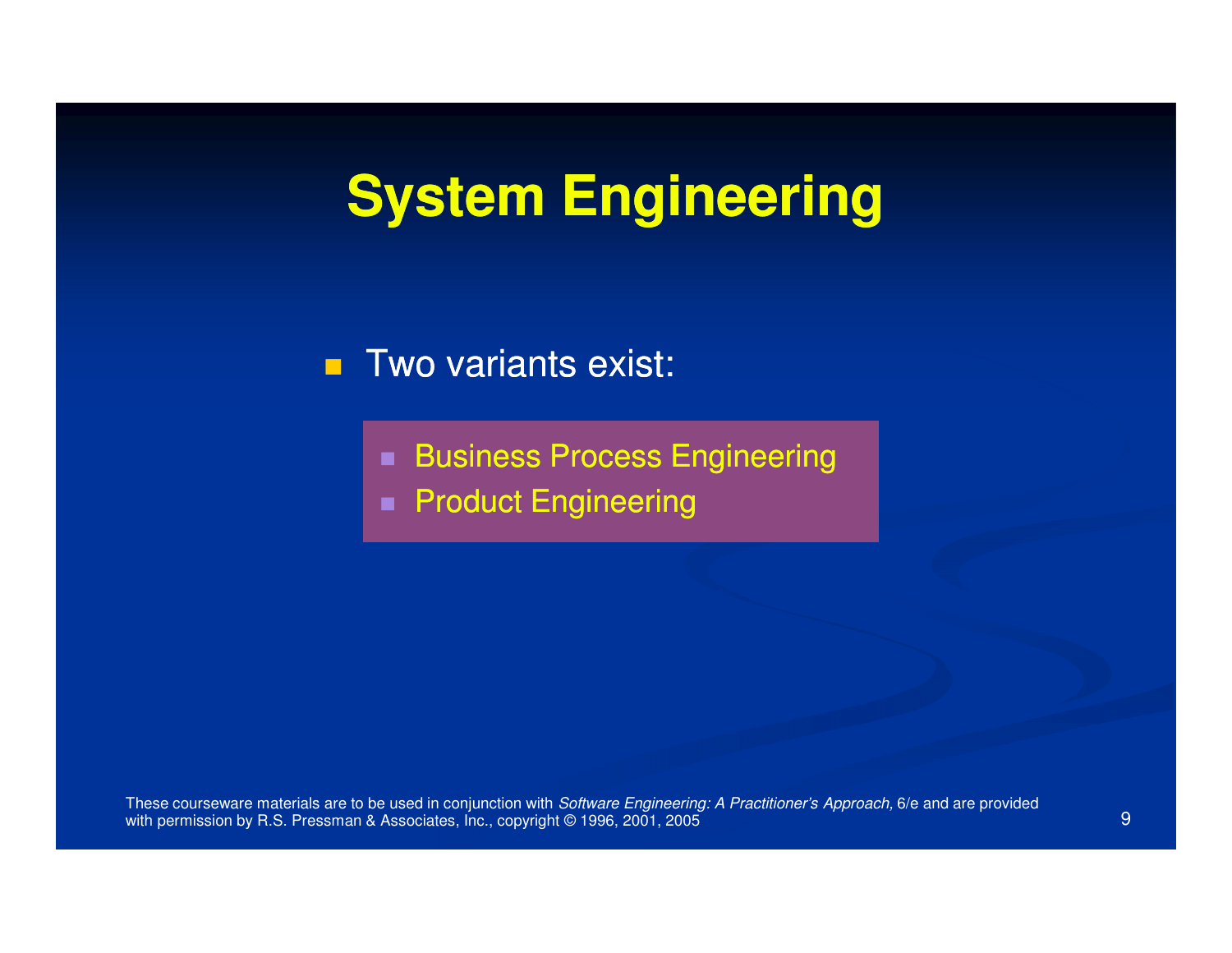#### **Business Process Engineering**

 $\Box$ Uses an integrated set of procedures, methods, and tools to identify how information systems can best meet the strategic goals of an enterprise

- $\Box$  Focuses first on the enterprise and then on the business area
- □Creates enterprise models, data models and process models
- $\Box$  Creates a framework for better information management distribution, and control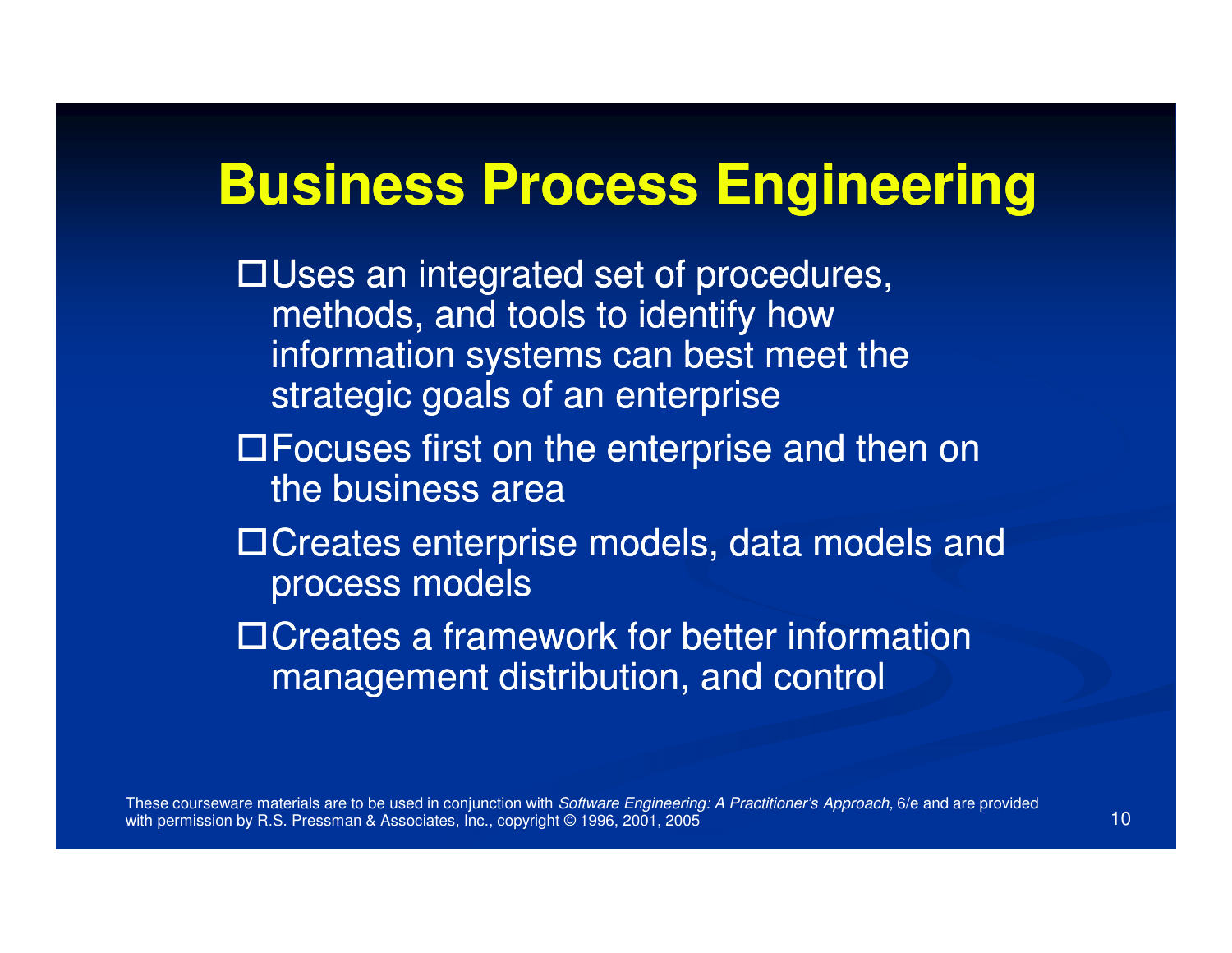#### **System Architectures**

- П Three different architectures must be analyzed and designed within the context of business objectives and goals:
- П **Data architecture** provides a framework for the information needs of a business or business function
- П **Application architecture** encompasses those elements of a system that transform objects within the data architecture for some business purpose
- $\blacksquare$ **Technology infrastructure** provides the foundation for the data and application architectures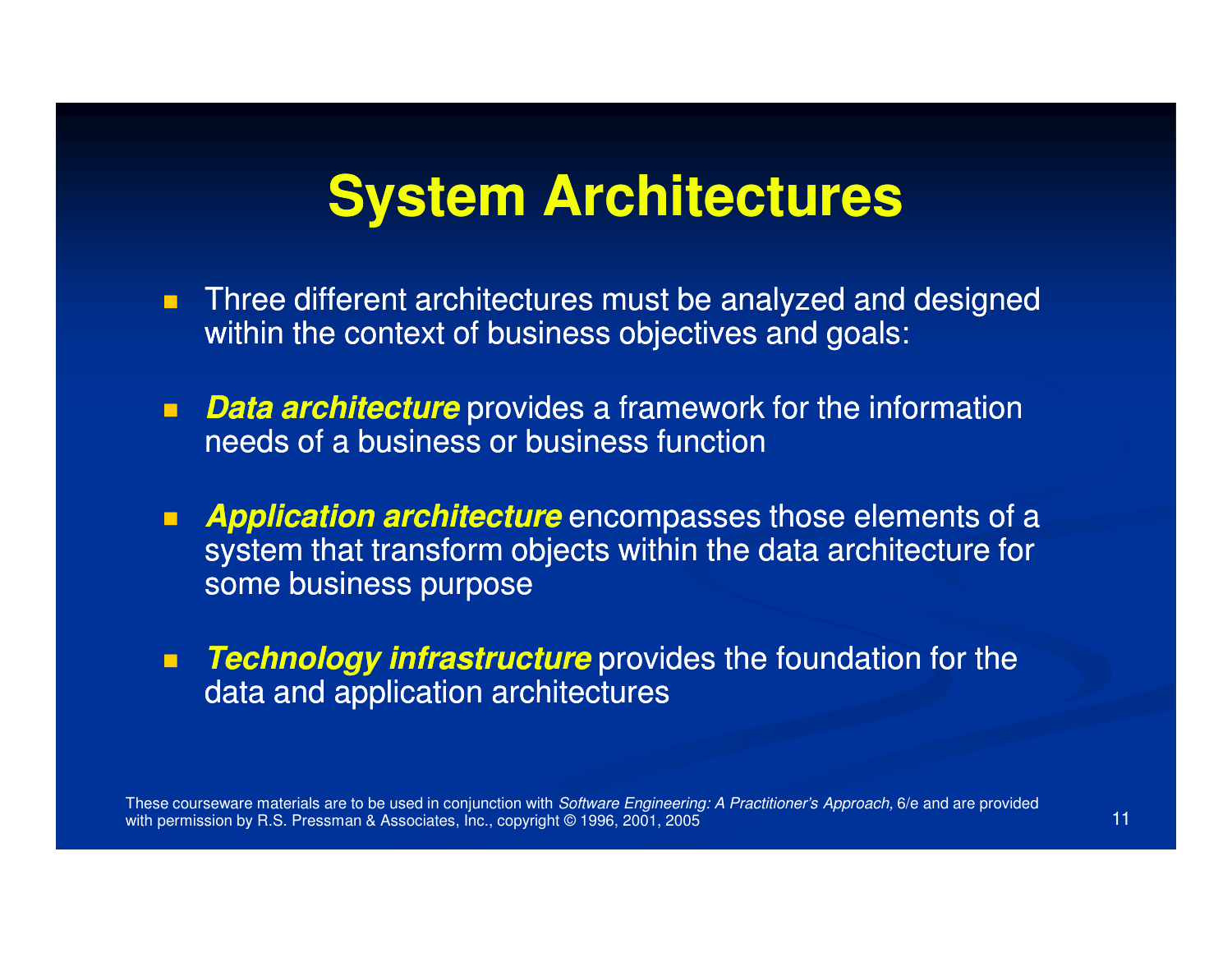#### **The BPE Hierarchy**

#### ■ Information strategy planning (ISP)

- □ strategic goals defined<br>□ suesses factors/busing
- □ success factors/business rules identified
- □ enterprise model created

#### ■ Business area analysis (BAA)

- □ processes/services modeled<br>□ interrelationabine of presesse
- interrelationships of processes and data

#### **Application Engineering**

- □ a.k.a ... software engineering
- □ modeling applications/procedures that address (BAA) and constraints of ISP

#### ■ Construction and delivery □ using CASE and 4GTs, testing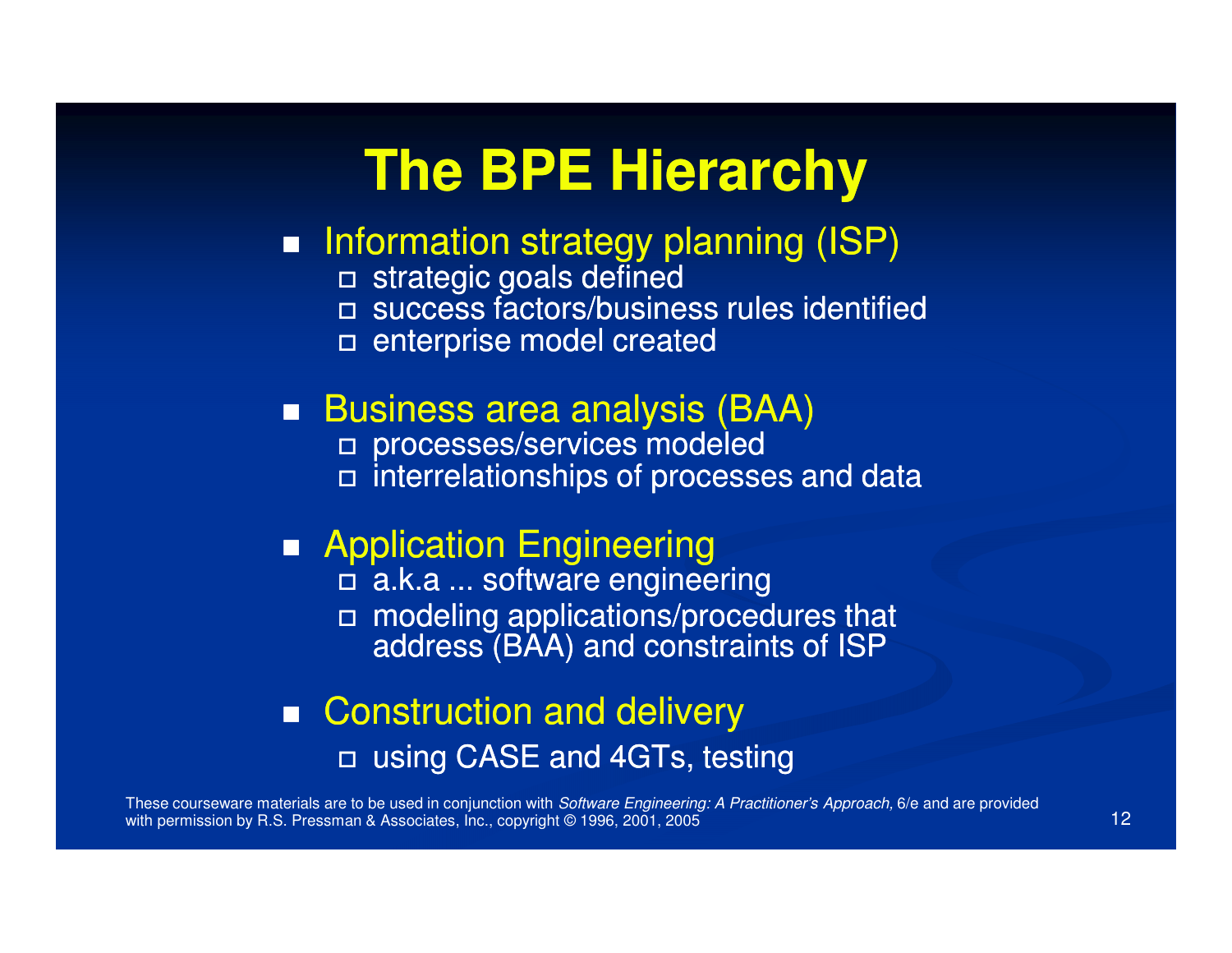#### **Information Strategy Planning**

#### ■ Management issues

- Define strategic business goals/objectives
- Isolate critical success factors
- □ Conduct analysis of technology impact
- Perform analysis of strategic systems

#### ■ Technical issues

- □ Create a top-level data model
- □ Cluster by business/organizational area
- □ Refine model and clustering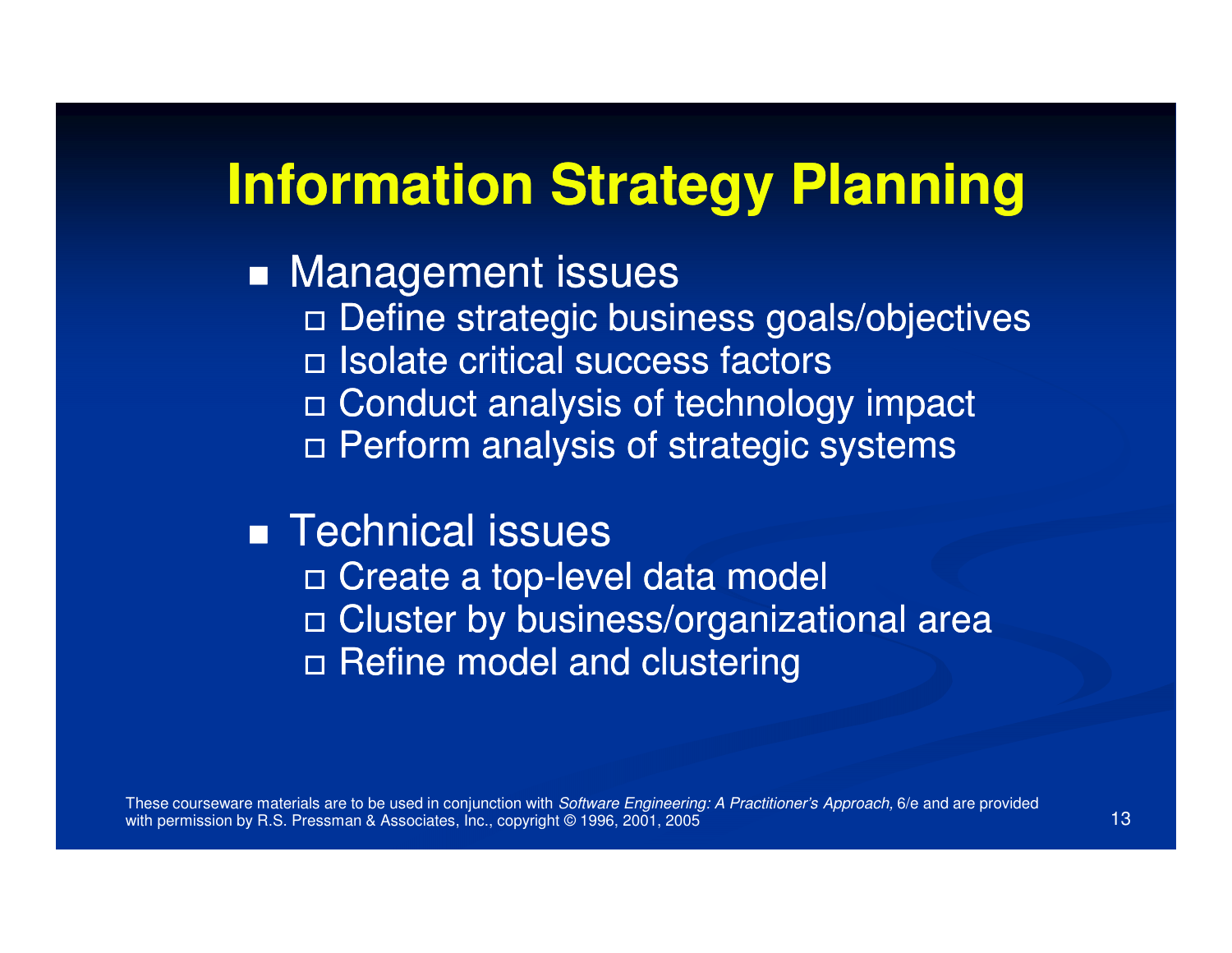#### **Defining Objectives and Goals**

- Objective—general statement of direction
- Goal—defines measurable objective: "reduce<br>manufactured cost of our product"

### □ Subgoals:<br>at decrease re

- ↓ decrease reject rate by 20% in first 6 months
- $\blacklozenge$  gain 10% price concessions from suppliers
- ↓ re-engineer 30% of components for ease of manufacture during first year

■ Objectives tend to be strategic while goals tend to be tactical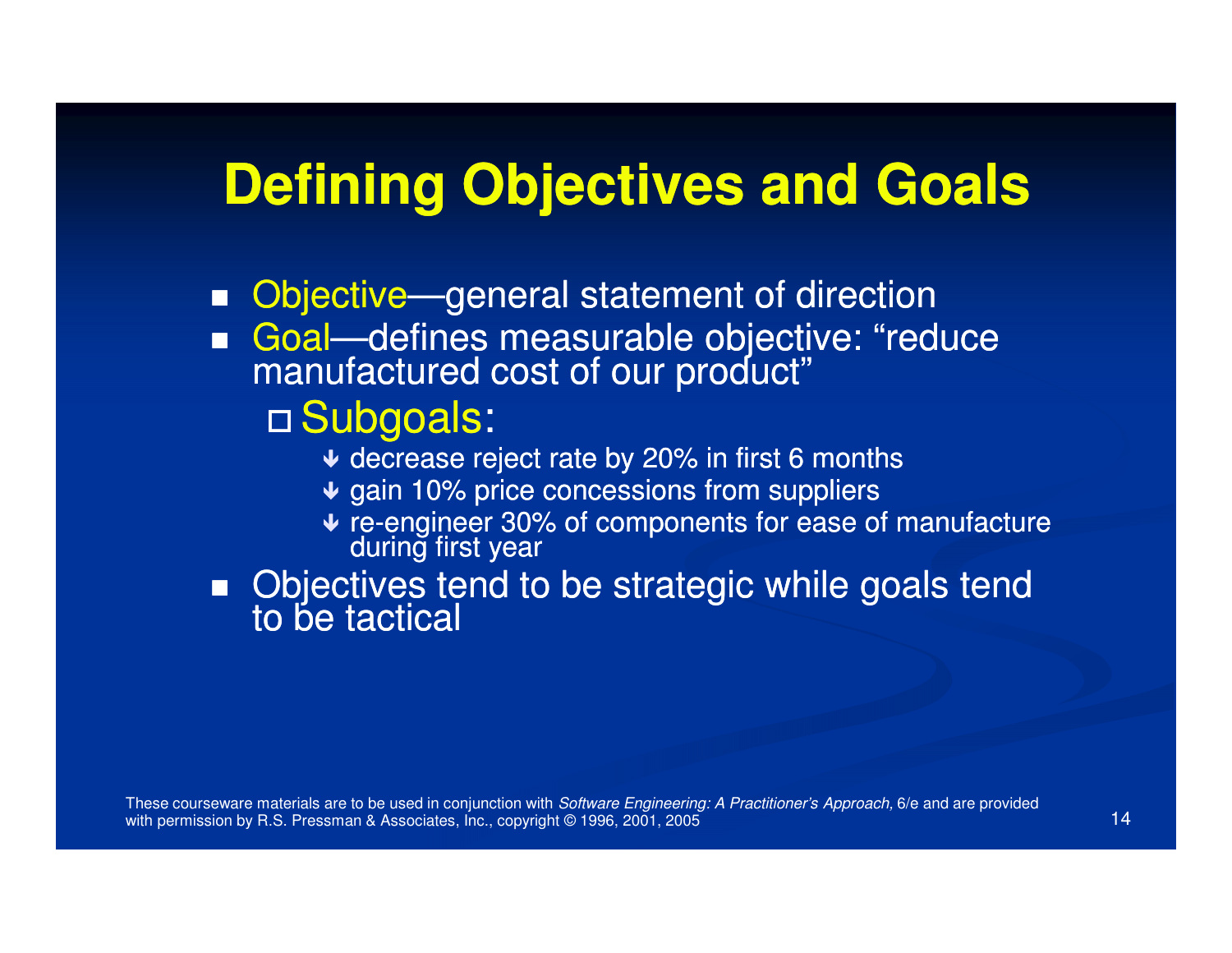#### **Business Area Analysis**

- **Define "naturally cohesive groupings of business** functions and data" (Martin)
- **Perform many of the same activities as ISP, but** narrow scope to individual business area
- $\blacksquare$  Identify existing (old) information systems / determine compatibility with new ISP model
	- Define systems that are problematic
	- Defining systems that are incompatible with new information model
	- □ Begin to establish re-engineering priorities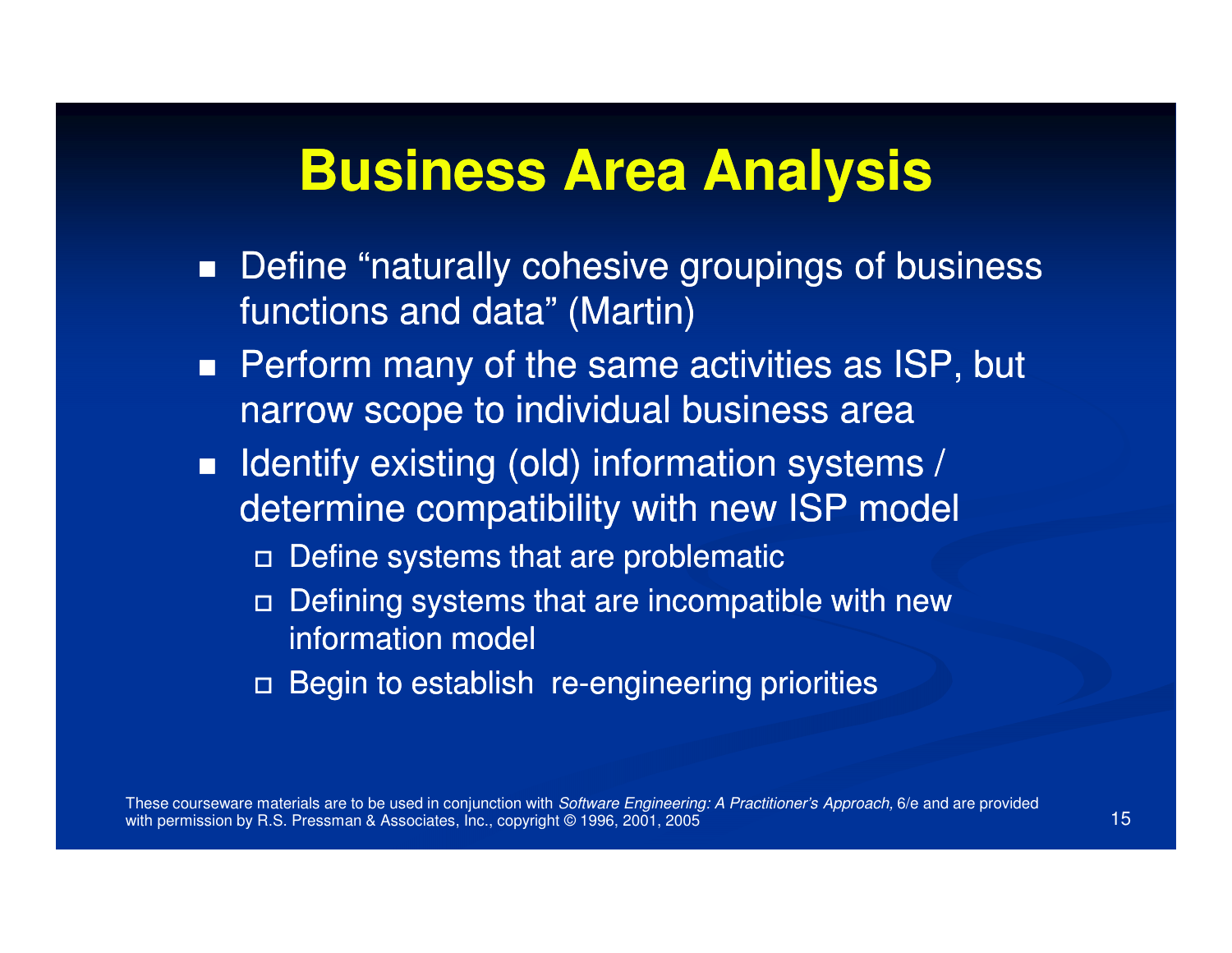#### **The BAA Process**

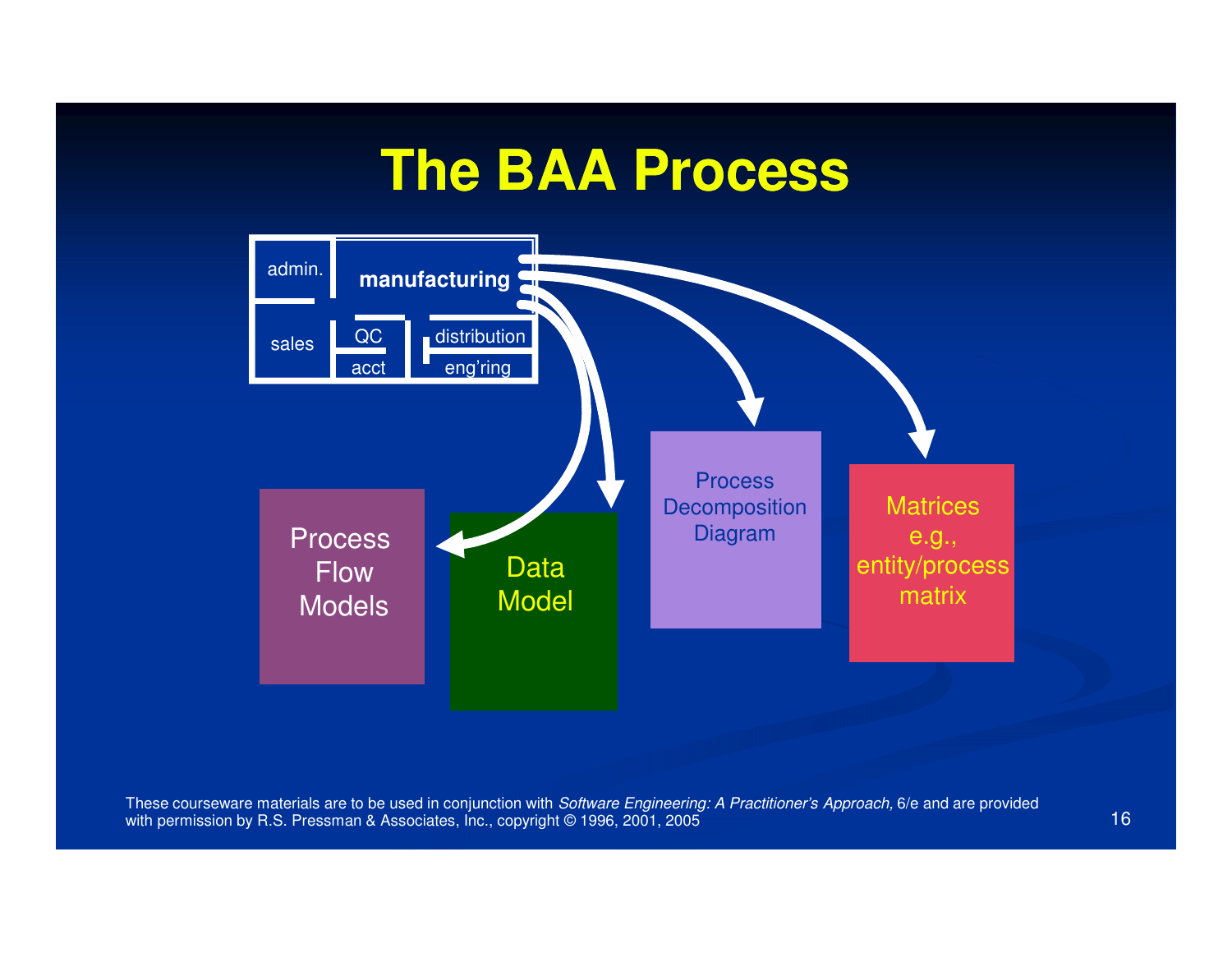### **Product Engineering**

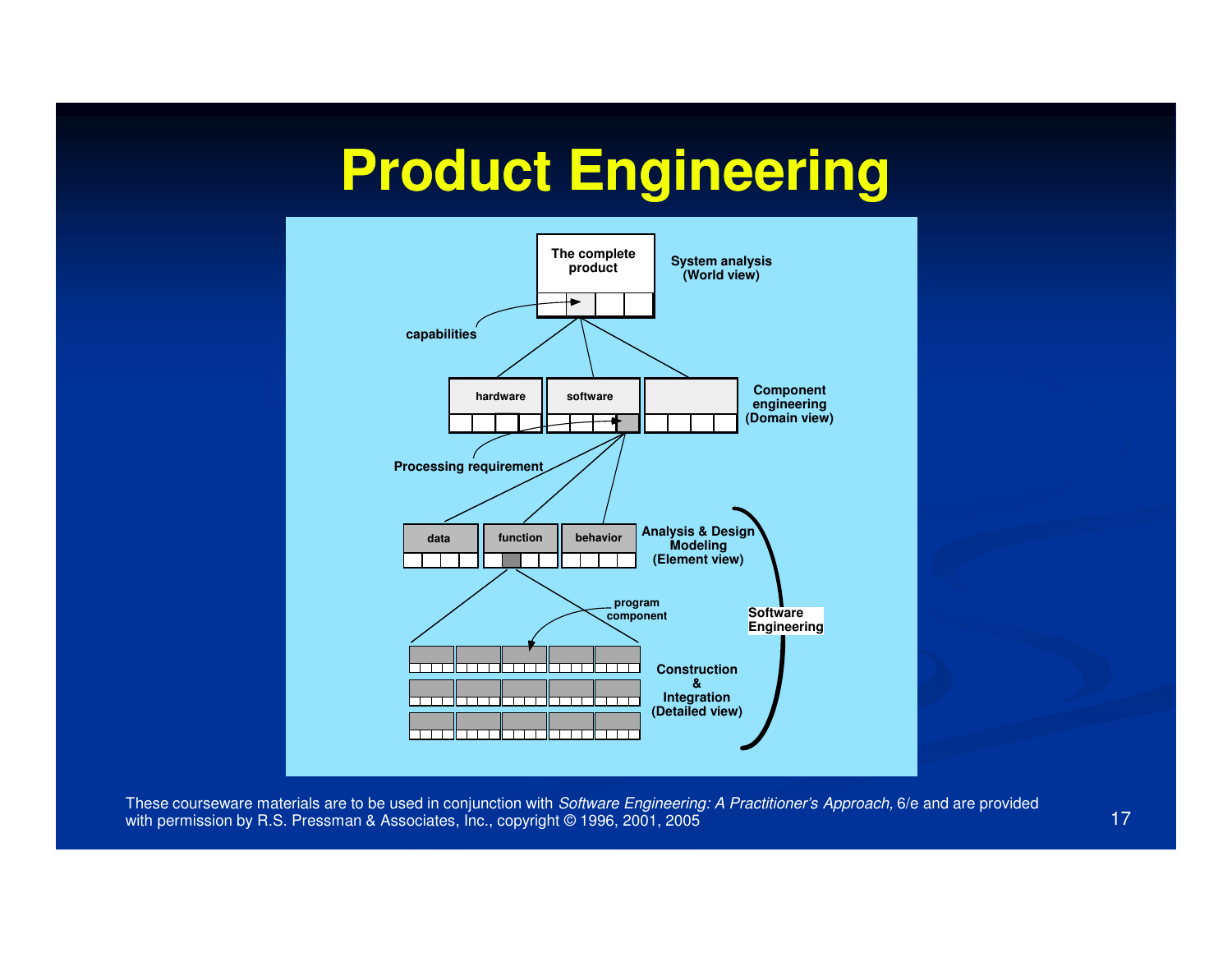# **Product Architecture Template(after Hatley Hatley-Pirbhai) Pirbhai)**

| user interface processing |                                  |                      |
|---------------------------|----------------------------------|----------------------|
| input<br>processing       | process and control<br>functions | output<br>processing |
|                           | maintenance and self-test        |                      |

These courseware materials are to be used in conjunction with *Software Engineering: A Practitioner's Approach,* 6/e and are provided with permission by R.S. Pressman & Associates, Inc., copyright © 1996, 2001, 2005  $5$  (18)  $\frac{1}{2}$  (18)  $\frac{1}{2}$  (18)  $\frac{1}{2}$  (18)  $\frac{1}{2}$  (18)  $\frac{1}{2}$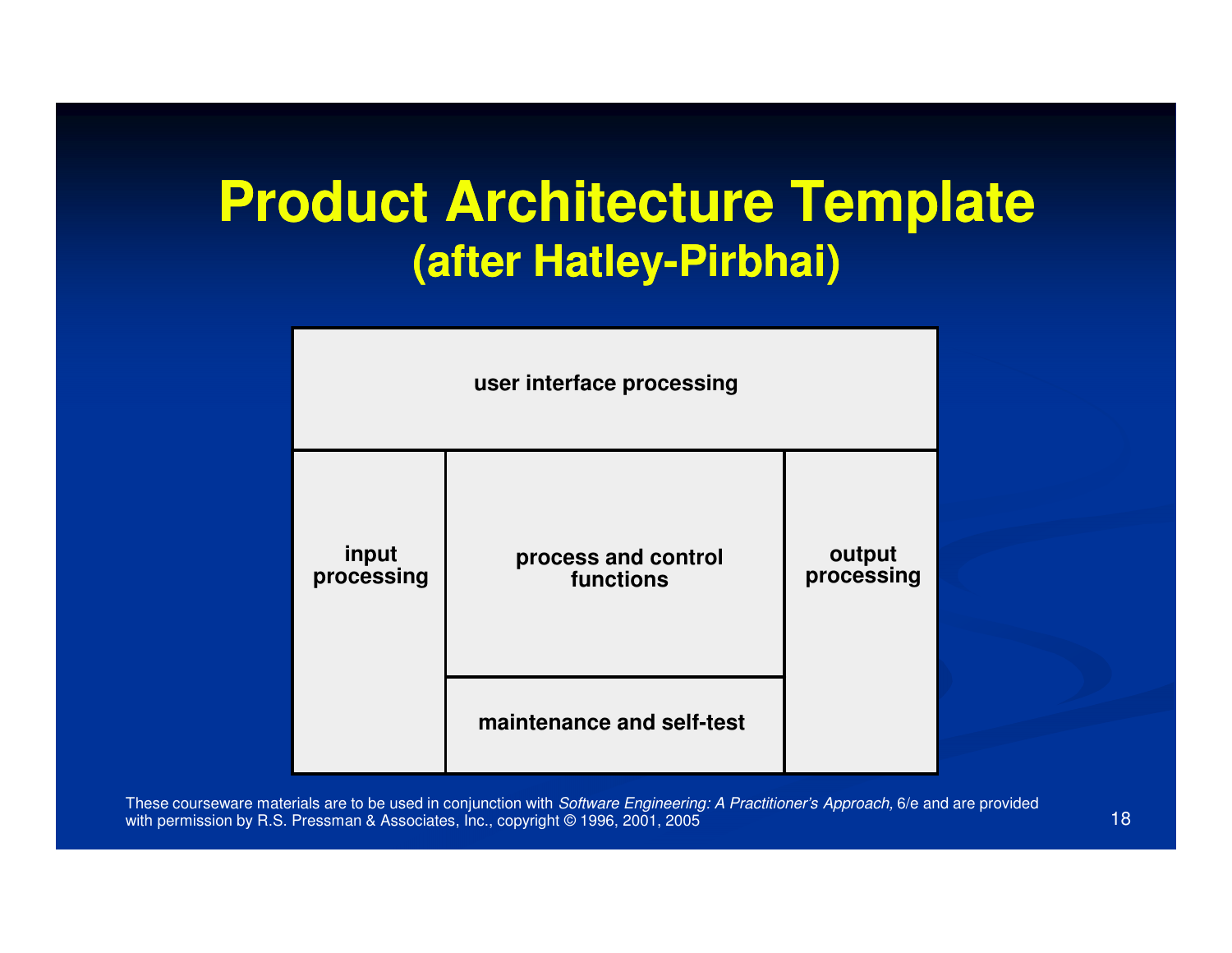# **Architecture Flow Diagram**

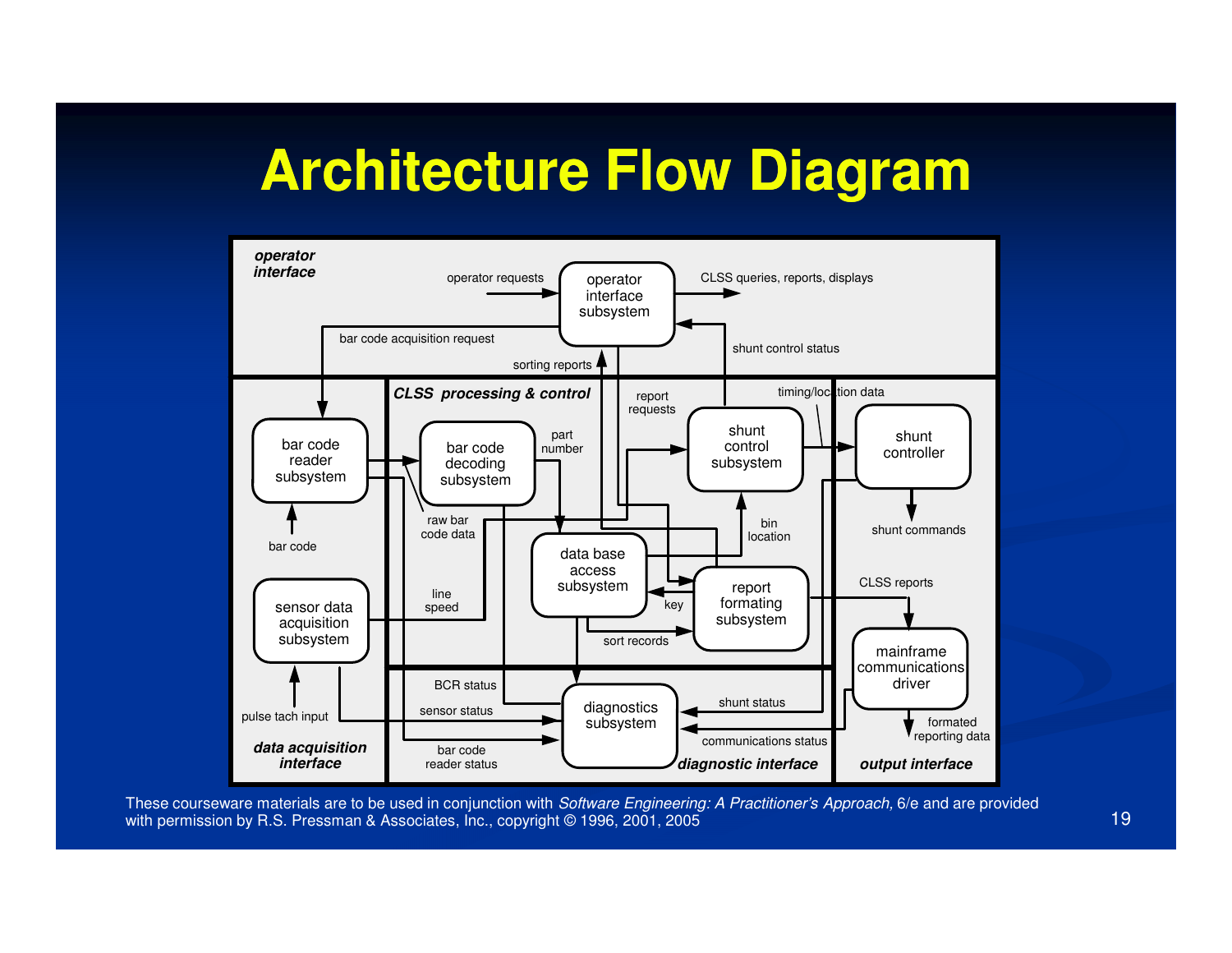#### **System Modeling with UML**

#### $\blacksquare$ Deployment diagrams

Each 3-D box depicts a hardware element that is part of the physical architecture of the system

#### ■ Activity diagrams

 $\blacksquare$  Represent procedural aspects of a system element

#### ■ Class diagrams

**Represent system level elements in terms of the data that** describe the element and the operations that manipulate the data

These and other UML models will be discussed later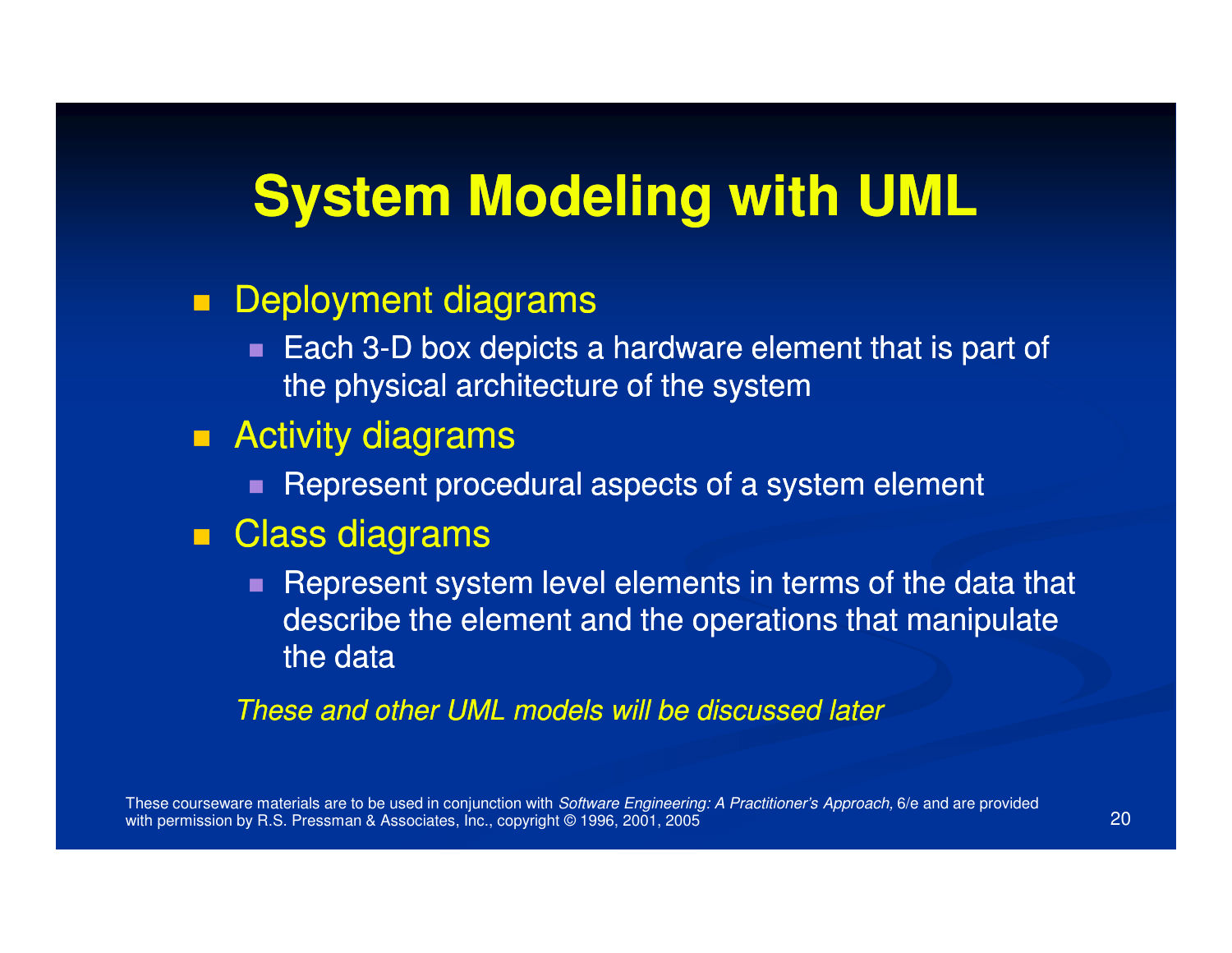# **Deployment Diagram**

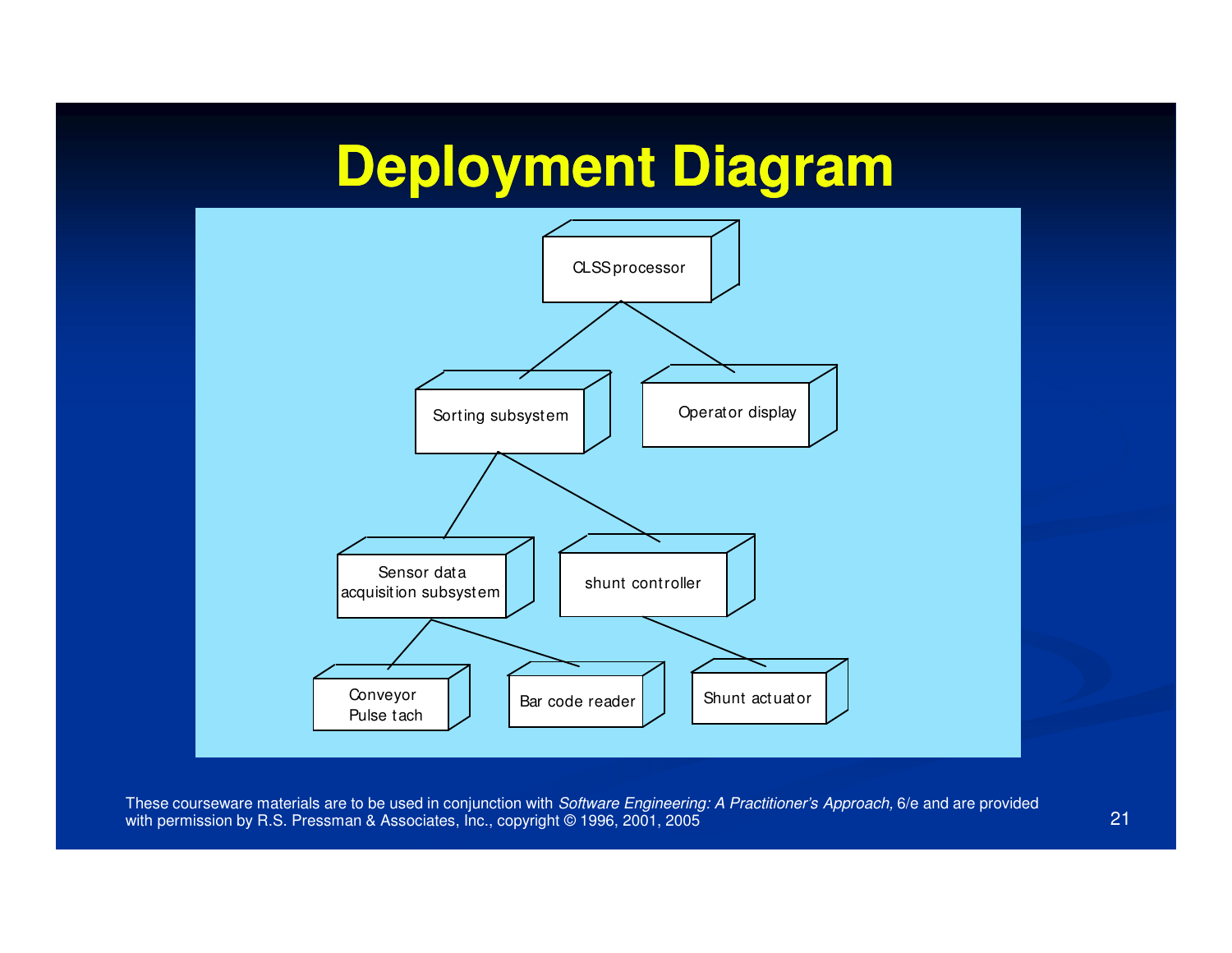# **Activity Diagram**